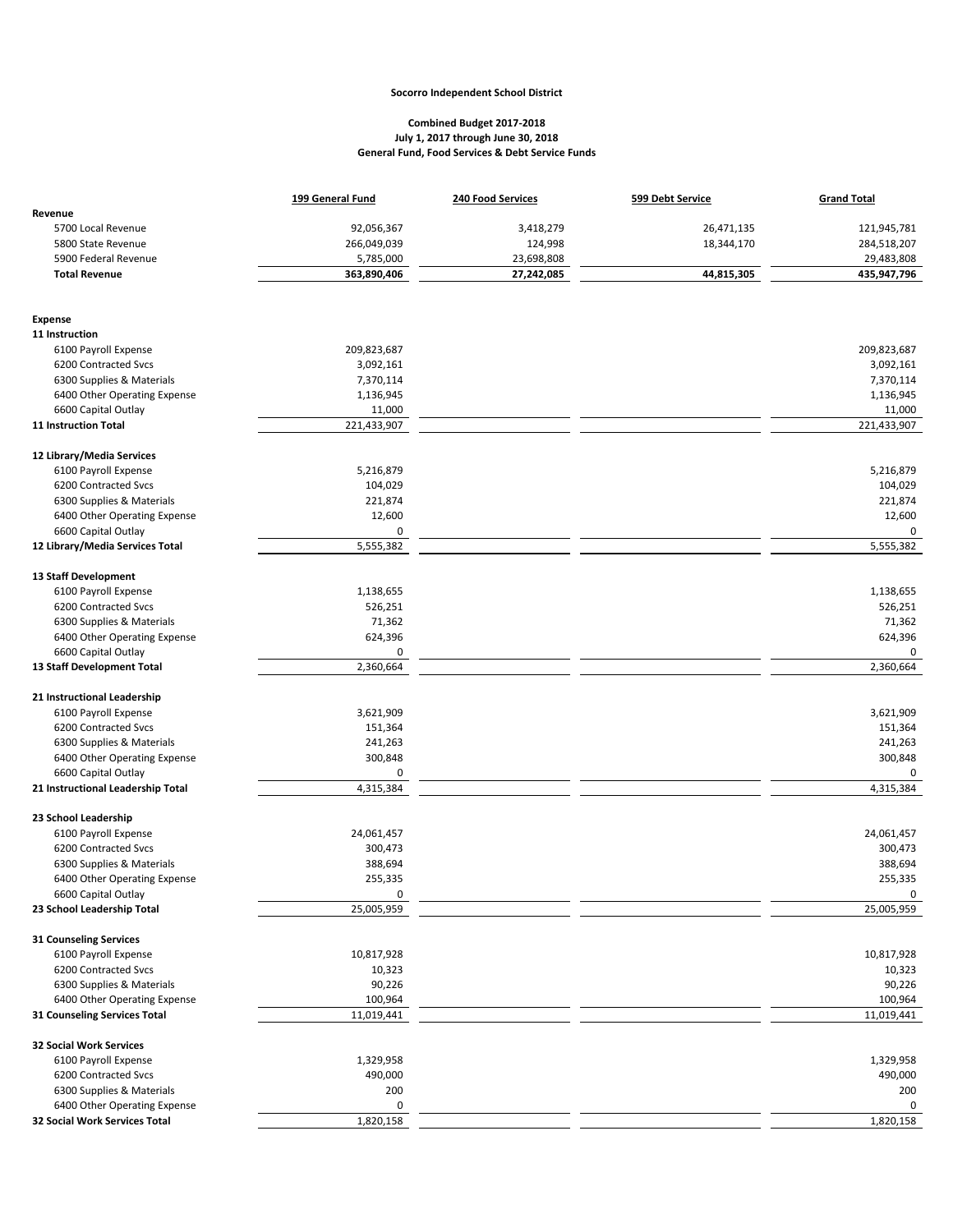|                                                            | 199 General Fund      | 240 Food Services | 599 Debt Service | <b>Grand Total</b>     |
|------------------------------------------------------------|-----------------------|-------------------|------------------|------------------------|
| <b>33 Health Services</b>                                  |                       |                   |                  |                        |
| 6100 Payroll Expense                                       | 4,064,217             |                   |                  | 4,064,217              |
| 6200 Contracted Svcs                                       | 243,700               |                   |                  | 243,700                |
| 6300 Supplies & Materials                                  | 72,465                |                   |                  | 72,465                 |
| 6400 Other Operating Expense                               | 9,900                 |                   |                  | 9,900                  |
| 6600 Capital Outlay                                        | 0                     |                   |                  | 0                      |
| 33 Health Services Total                                   | 4,390,282             |                   |                  | 4,390,282              |
| <b>34 Student Transportation</b>                           |                       |                   |                  |                        |
| 6100 Payroll Expense                                       | 12,067,347            |                   |                  | 12,067,347             |
| 6200 Contracted Svcs                                       | 375,000               |                   |                  | 375,000                |
| 6300 Supplies & Materials                                  | 1,486,050             |                   |                  | 1,486,050              |
| 6400 Other Operating Expense                               | 112,225               |                   |                  | 112,225                |
| 6600 Capital Outlay                                        | 250,000               |                   |                  | 250,000                |
| <b>34 Student Transportation Total</b>                     | 14,290,622            |                   |                  | 14,290,622             |
| <b>35 Food Services</b>                                    |                       |                   |                  |                        |
| 6100 Payroll Expense                                       |                       | 10,498,830        |                  | 10,498,830             |
| 6200 Contracted Svcs                                       |                       | 2,808,554         |                  | 2,808,554              |
| 6300 Supplies & Materials                                  |                       | 15,759,614        |                  | 15,759,614             |
| 6400 Other Operating Expense                               |                       | 32,000            |                  | 32,000                 |
| 6600 Capital Outlay                                        |                       | 0                 |                  | $\pmb{0}$              |
| 35 Food Services Total                                     |                       | 29,098,998        |                  | 29,098,998             |
| <b>36 Extracurricular Activities</b>                       |                       |                   |                  |                        |
| 6100 Payroll Expense                                       | 5,952,946             |                   |                  | 5,952,946              |
| 6200 Contracted Svcs                                       | 809,489               |                   |                  | 809,489                |
| 6300 Supplies & Materials                                  | 1,107,799             |                   |                  | 1,107,799              |
| 6400 Other Operating Expense                               | 2,737,262             |                   |                  | 2,737,262              |
| 6600 Capital Outlay                                        | 0                     |                   |                  | 0                      |
| <b>36 Extracurricular Activities Total</b>                 | 10,607,496            |                   |                  | 10,607,496             |
| <b>41 General Administration</b>                           |                       |                   |                  |                        |
| 6100 Payroll Expense                                       | 7,105,322             |                   |                  | 7,105,322              |
| 6200 Contracted Svcs                                       | 1,039,717             |                   |                  | 1,039,717              |
| 6300 Supplies & Materials                                  | 278,400               |                   |                  | 278,400                |
| 6400 Other Operating Expense                               | 525,215               |                   |                  | 525,215                |
| 6500 Debt Service                                          | 0                     |                   |                  | $\mathbf 0$            |
| 6600 Capital Outlay                                        | 8,000                 |                   |                  | 8,000                  |
| 41 General Administration Total                            | 8,956,654             |                   |                  | 8,956,654              |
|                                                            |                       |                   |                  |                        |
| 51 Maintenance and Operations                              |                       |                   |                  |                        |
| 6100 Payroll Expense                                       | 18,633,397            |                   |                  | 18,633,397             |
| 6200 Contracted Svcs                                       | 20,252,149            |                   |                  | 20,252,149             |
| 6300 Supplies & Materials                                  | 3,678,282             |                   |                  | 3,678,282<br>1,843,976 |
| 6400 Other Operating Expense                               | 1,843,976             |                   |                  | 602,368                |
| 6600 Capital Outlay<br>51 Maintenance and Operations Total | 602,368<br>45,010,172 |                   |                  | 45,010,172             |
|                                                            |                       |                   |                  |                        |
| 52 Security and Monitoring                                 |                       |                   |                  |                        |
| 6100 Payroll Expense                                       | 8,408,786             |                   |                  | 8,408,786              |
| 6200 Contracted Svcs                                       | 38,877                |                   |                  | 38,877                 |
| 6300 Supplies & Materials                                  | 328,043               |                   |                  | 328,043                |
| 6400 Other Operating Expense                               | 80,662                |                   |                  | 80,662                 |
| 6600 Capital Outlay                                        | 50,000<br>8,906,368   |                   |                  | 50,000<br>8,906,368    |
| 52 Security and Monitoring Total                           |                       |                   |                  |                        |
| 53 Data Processing                                         |                       |                   |                  |                        |
| 6100 Payroll Expense                                       | 3,227,166             |                   |                  | 3,227,166              |
| 6200 Contracted Svcs                                       | 1,034,955             |                   |                  | 1,034,955              |
| 6300 Supplies & Materials                                  | 1,569,005             |                   |                  | 1,569,005              |
| 6400 Other Operating Expense                               | 88,505                |                   |                  | 88,505                 |
| 6600 Capital Outlay                                        | 271,000               |                   |                  | 271,000                |
| 53 Data Processing Total                                   | 6,190,631             |                   |                  | 6,190,631              |
| <b>61 Community Services</b>                               |                       |                   |                  |                        |
| 6100 Payroll Expense                                       | 798,162               |                   |                  | 798,162                |
| 6200 Contracted Svcs                                       | 20,300                |                   |                  | 20,300                 |
| 6300 Supplies & Materials                                  | 34,824                |                   |                  | 34,824                 |